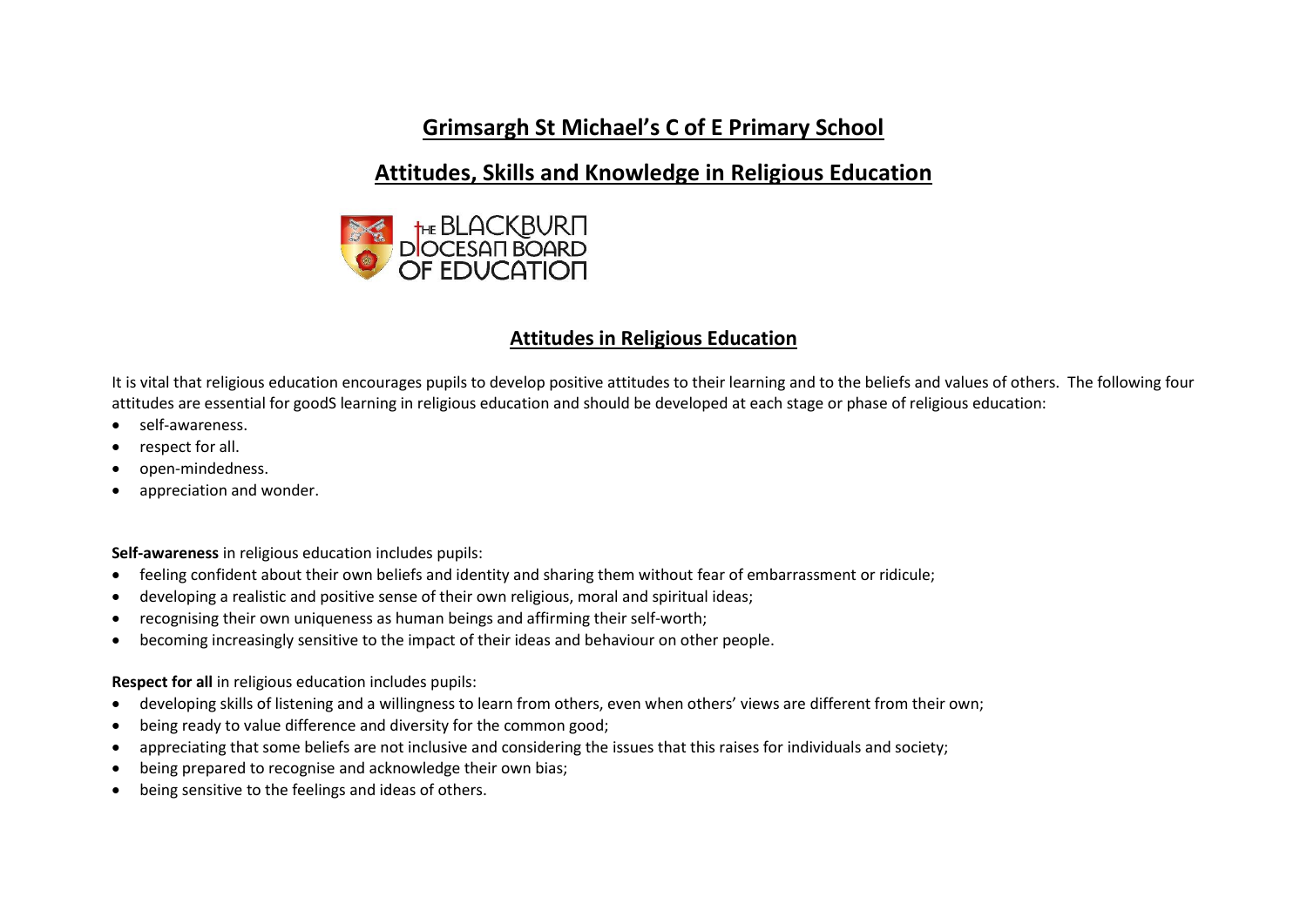**Open-mindedness** in religious education includes pupils:

- being willing to learn and gain new understanding;
- engaging in argument or disagreeing reasonably and respectfully (without belittling or abusing others) about religious, moral and spiritual questions;
- being willing to go beyond surface impressions;
- distinguishing between opinions, viewpoints and beliefs in connection with issues of conviction and faith.

**Appreciation and wonder** in religious education includes pupils:

- developing their imagination and curiosity;
- recognising that knowledge is bounded by mystery;
- appreciating the sense of wonder at the world in which they live;
- developing their capacity to respond to questions of meaning and purpose.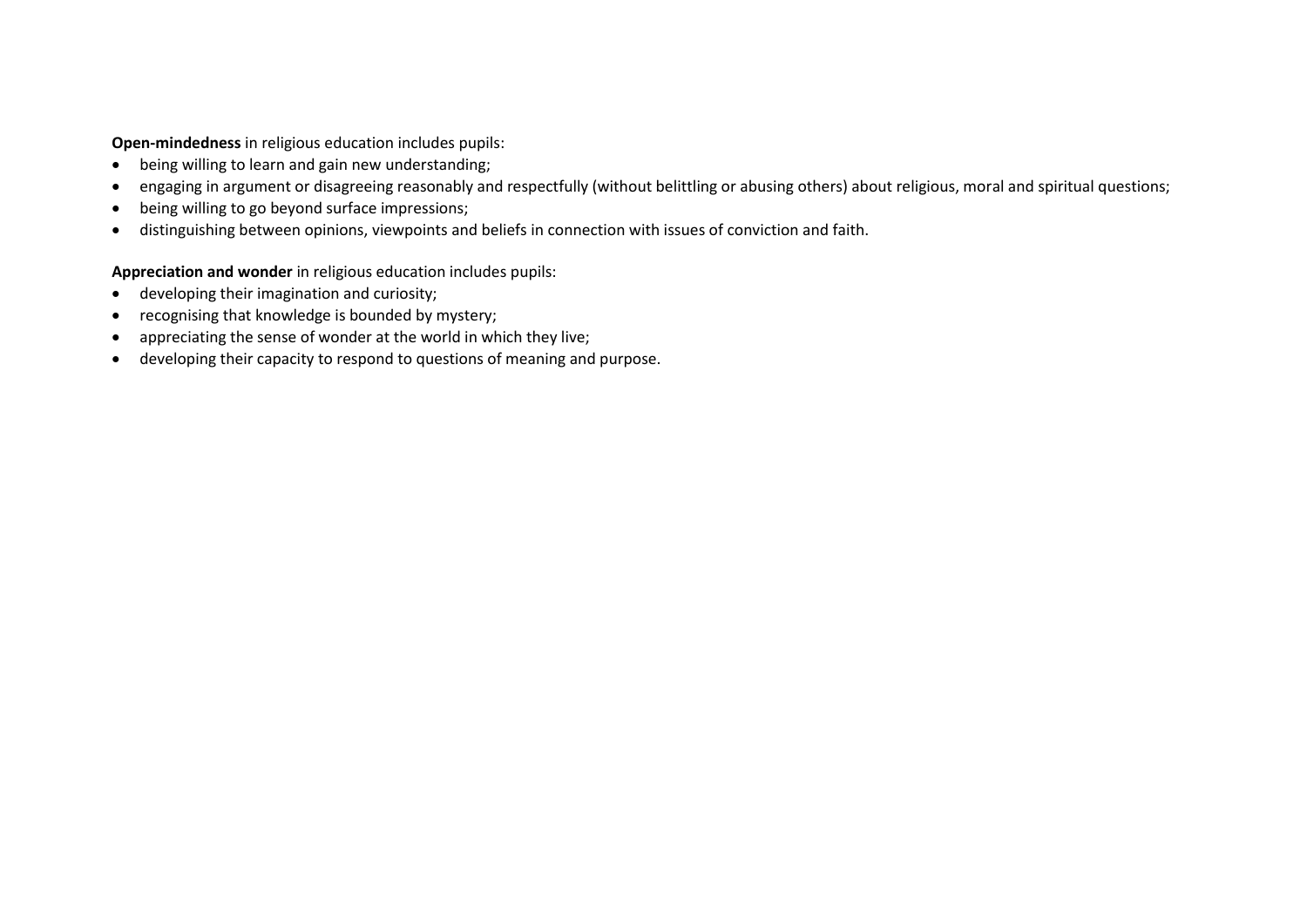### **Skills for learning in RE**

Pupils' learning about the content of RE takes place alongside the development of their skills. In RE pupils need general skills such as gathering information, expressing ideas or evaluation sources. There are some skills that RE particularly needs to develop and use. This section describes these skills and gives examples of how pupils progress in using them in RE. It is intended to stimulate teachers' thinking, but there is no requirement for the skills to be developed in a linear fashion. As pupils progress in developing these skills, they will be increasingly able to understand the characteristics of each religion, and the similarities and differences between religions.

| <b>Skills for learning in RE:</b>                                                                                                                                                                                                                           | The skills are expressed in four progressed steps, which teachers may<br>relate to advancing age groups.<br>Teaching should enable pupils to:                                                                                                                                                                                                                               |
|-------------------------------------------------------------------------------------------------------------------------------------------------------------------------------------------------------------------------------------------------------------|-----------------------------------------------------------------------------------------------------------------------------------------------------------------------------------------------------------------------------------------------------------------------------------------------------------------------------------------------------------------------------|
| Investigate - this includes:<br>asking relevant questions;<br>knowing how to use different types of sources as a way of gathering<br>information;<br>knowing what may constitute evidence for understanding religions.                                      | ask increasingly deep and complex questions about religion and what it<br>means to be human;<br>use a widening range of sources to pursue answers;<br>focus on selecting and understanding relevant sources to deal with<br>religious and spiritual questions with increasing insight and sensitivity;<br>evaluate a range of responses to the questions and issues raised. |
| <b>Express</b> $-$ this includes:<br>the ability to explain concepts, rituals and practices;<br>the ability to identify and articulate matters of deep conviction and<br>concern;<br>the ability to respond to religious issues through a variety of media. | explain what words and actions might mean to believers;<br>articulate their own reactions and ideas about religious questions and<br>practices;<br>clarify and analyse with growing confidence aspects of religion that<br>they find valuable or interesting or negative;<br>explain in words and other ways their own responses to matters of<br>deep conviction.          |
| Interpret - this includes:<br>the ability to draw meaning from artefacts, music, works of art, poetry<br>and symbolism;<br>the ability to suggest meanings of religious texts.                                                                              | say what an object or a symbol means;<br>use figures of speech or metaphors to speak creatively about religious<br>ideas;<br>understand different ways in which religious and spiritual experience<br>can be interpreted;                                                                                                                                                   |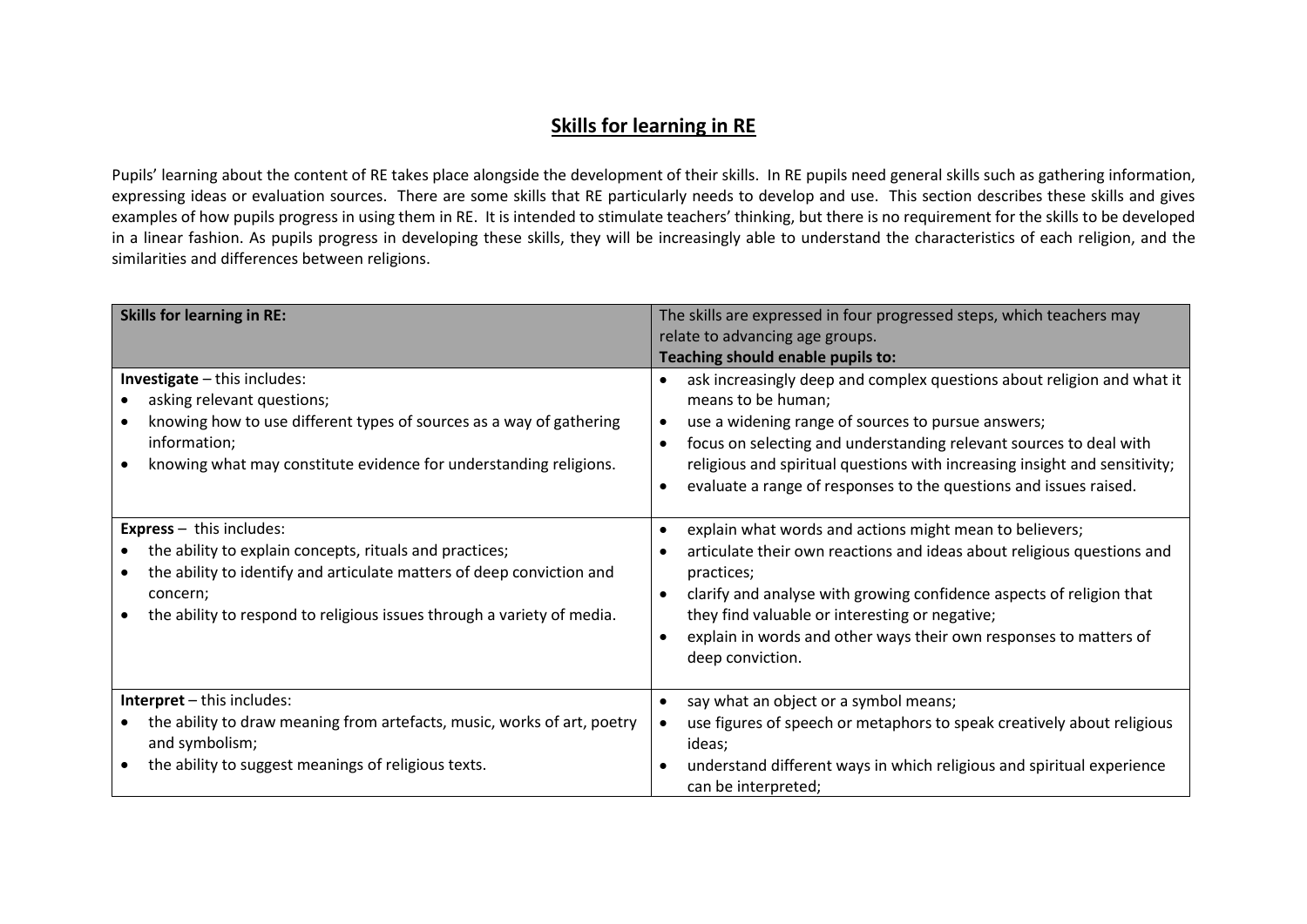| <b>Skills for learning in RE:</b>                                                                                                                                                                                                                                                                                                                         | The skills are expressed in four progressed steps, which teachers may<br>relate to advancing age groups.                                                                                                                                                                                                                                                                                              |  |  |  |  |
|-----------------------------------------------------------------------------------------------------------------------------------------------------------------------------------------------------------------------------------------------------------------------------------------------------------------------------------------------------------|-------------------------------------------------------------------------------------------------------------------------------------------------------------------------------------------------------------------------------------------------------------------------------------------------------------------------------------------------------------------------------------------------------|--|--|--|--|
|                                                                                                                                                                                                                                                                                                                                                           | Teaching should enable pupils to:                                                                                                                                                                                                                                                                                                                                                                     |  |  |  |  |
|                                                                                                                                                                                                                                                                                                                                                           | explain the role of interpretation in religion and life.<br>$\bullet$                                                                                                                                                                                                                                                                                                                                 |  |  |  |  |
| $Reflect - this includes:$<br>the ability to reflect on feelings, relationships, experience, ultimate<br>questions, beliefs and practices;<br>the ability to use stillness, mental and physical, to think with clarity<br>$\bullet$<br>and care about significant events, emotions and atmospheres.<br><b>Empathise</b> - this includes:                  | identify some places and experiences that help them to think deeply;<br>$\bullet$<br>describe how actions and atmospheres makes them feel;<br>experience the use of silence and thoughtfulness in religion and in<br>their own lives;<br>respond with insight to religious and spiritual issues.<br>$\bullet$<br>see with sensitivity how others respond to their actions, words or<br>$\bullet$      |  |  |  |  |
| the ability to consider the thoughts, feelings, experiences, attitudes,<br>beliefs and values of others;<br>developing the power of imagination to identify feelings such as love,<br>$\bullet$<br>wonder, forgiveness and sorrow;<br>the ability to see the world through the eyes of others and to see<br>$\bullet$<br>issues from their point of view. | behaviour;<br>connect their feelings, both positive and negative, with those of<br>others, including those in religious stories and contexts;<br>imagine with growing awareness how they would feel in a different<br>$\bullet$<br>situation from their own;<br>identify thoughtfully with other people from a range of communities<br>and stances for life.                                          |  |  |  |  |
| Apply - this includes:<br>making the association between religions and individual community,<br>national and international life;<br>identifying key religious values and their interplay with secular ones.<br>$\bullet$                                                                                                                                  | see links and simple connections between aspects of religions;<br>$\bullet$<br>make increasingly subtle and complex links between religious material<br>٠<br>and their own ideas;<br>apply learning from one religious context to new contexts with<br>$\bullet$<br>growing awareness and clarity;<br>apply their learning from different religious sources to the<br>development of their own ideas. |  |  |  |  |
| Discern - this includes:<br>explaining the significance of aspects of religious belief and practice;                                                                                                                                                                                                                                                      | experience the awe and wonder of the natural world and of human<br>relations;                                                                                                                                                                                                                                                                                                                         |  |  |  |  |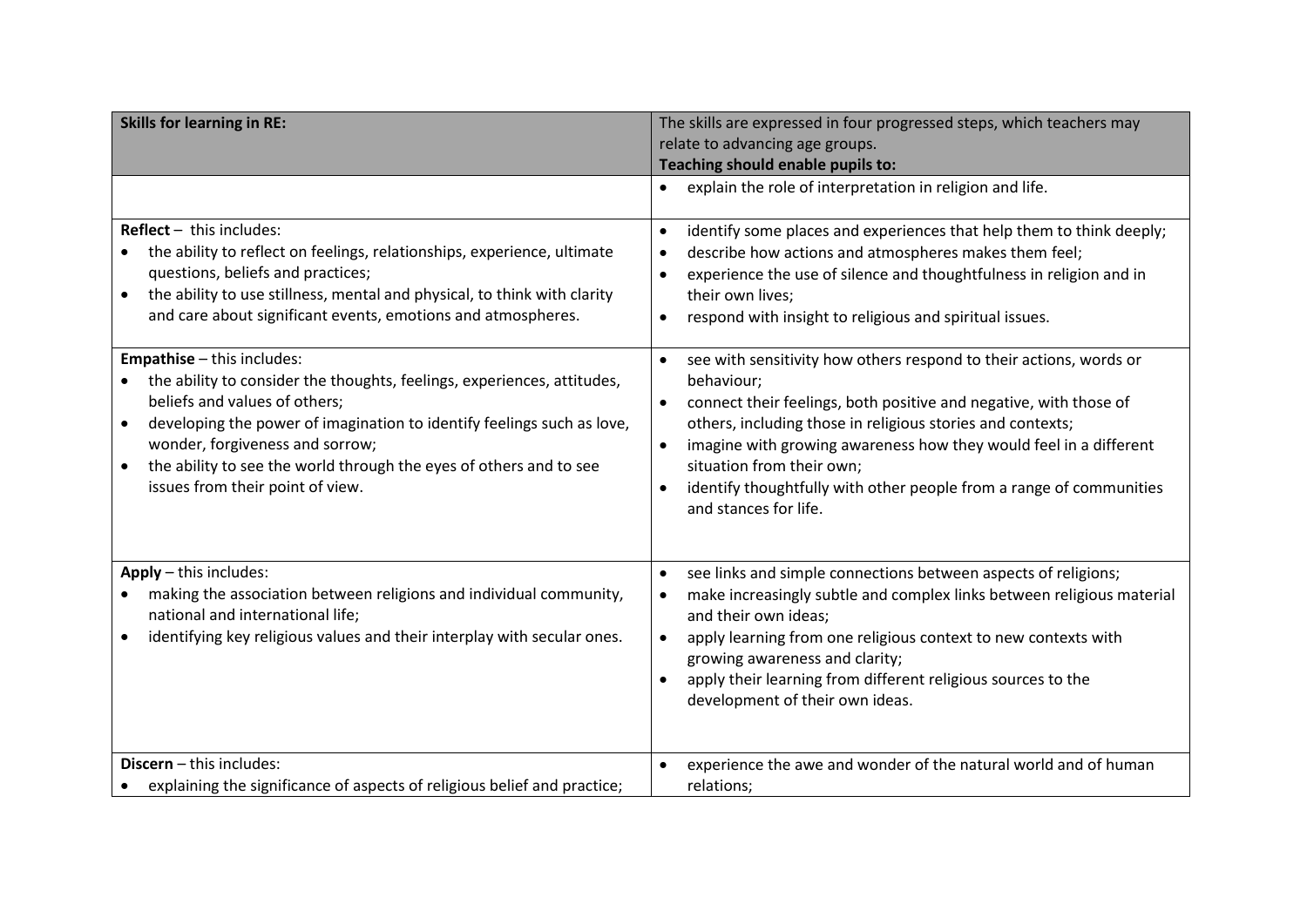| <b>Skills for learning in RE:</b>                                                                                                                                             | The skills are expressed in four progressed steps, which teachers may<br>relate to advancing age groups.<br>Teaching should enable pupils to:                                                                                                                                                                                                                                                                                                                            |
|-------------------------------------------------------------------------------------------------------------------------------------------------------------------------------|--------------------------------------------------------------------------------------------------------------------------------------------------------------------------------------------------------------------------------------------------------------------------------------------------------------------------------------------------------------------------------------------------------------------------------------------------------------------------|
| developing insight into people, motives, actions and consequences;<br>$\bullet$<br>seeing clearly how individuals might learn from the religions they study<br>for themselves | be willing to look beyond the surface at underlying ideas and<br>questions;<br>weigh up the value religious believers find in their faith with insight,<br>relating it to their own experience;<br>discern with clarity, respect and thoughtfulness the impact (positive<br>and negative) of religious and secular ways of living.                                                                                                                                       |
| Analyse - this includes:<br>distinguishing between opinion, belief and fact;<br>distinguishing between the features of different religions.                                   | see what kinds of reasons are given to explain religious aspects of life;<br>$\bullet$<br>join in discussion about issues arising from the study of religion;<br>use reasons, facts, opinions, examples, arguments and experience to<br>justify or question a view of a religious issue;<br>analyse the religious views encountered with fairness, balance,<br>empathy and critical rigour.                                                                              |
| Synthesise - this includes:<br>linking significant features of religion together in coherent ways;<br>trying to connect different aspects of life into a meaningful whole.    | notice similarities between stories and practices from religions;<br>$\bullet$<br>use general words (e.g. sacred book, festival) to describe a range of<br>religious practices from different faiths;<br>make links between different aspects of one religion, or similar and<br>contrasting aspects of two or more religions;<br>explain clearly the relationships, similarities and differences between a<br>range of religious arguments, ideas, views and teachings. |
| <b>Evaluate</b> $-$ this includes:<br>the ability to debate issues of religious significance with reference to<br>evidence and argument;                                      | talk about what makes people choose religious ways of life and the<br>$\bullet$<br>reasons they give for these choices;                                                                                                                                                                                                                                                                                                                                                  |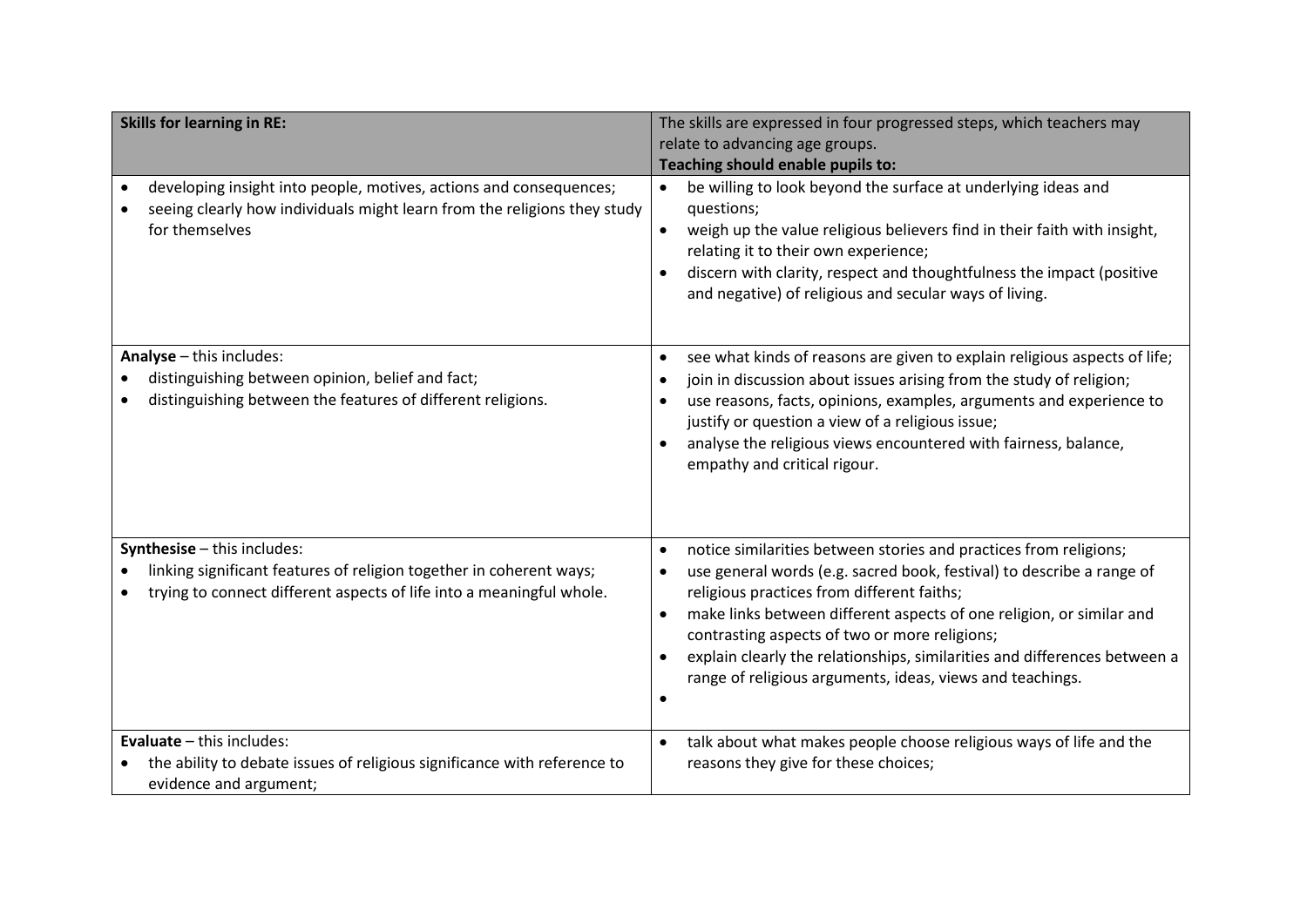| <b>Skills for learning in RE:</b>                                                                                           | The skills are expressed in four progressed steps, which teachers may<br>relate to advancing age groups.<br>Teaching should enable pupils to:                                                                                                                                                     |
|-----------------------------------------------------------------------------------------------------------------------------|---------------------------------------------------------------------------------------------------------------------------------------------------------------------------------------------------------------------------------------------------------------------------------------------------|
| weighing the respective claims of self-interest, consideration for<br>others, religious teaching and individual conscience. | describe how and why religious people show the importance of<br>symbols, key figures, texts or stories;<br>weigh up with fairness and balance the value they see in a range of<br>religious practices;<br>evaluate skilfully some religious responses to moral issues and their<br>own responses. |

**Adapted from several sources including materials from RE Today Services**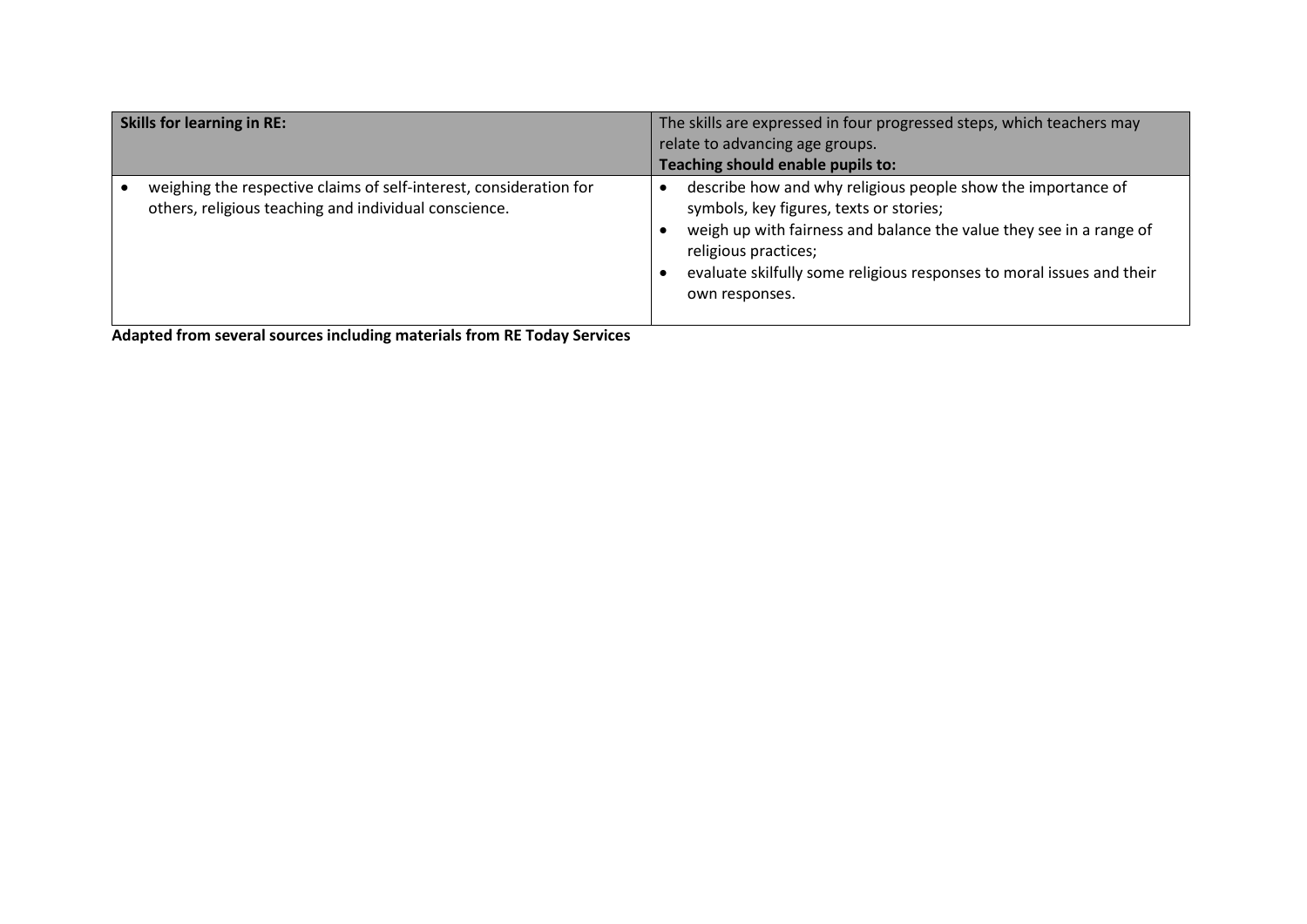# Grimsargh St Michael's CE Primary School Progression of skills **RE Knowledge**

This progression of skills document details how each key knowledge develops sequentially in RE throughout school.

| Knowledge      | <b>EYFS</b>                  | Year 1                  | Year 2 | Year 3               | Year 4               | Year 5 | Year 6                |
|----------------|------------------------------|-------------------------|--------|----------------------|----------------------|--------|-----------------------|
| <b>Harvest</b> | We (Christians)              | We (Christians)         |        | Harvest has been     |                      |        |                       |
|                | believe God created          | believe that it is      |        | celebrated for       |                      |        |                       |
|                | the world.                   | important to say        |        | thousands of years.  |                      |        |                       |
|                | We (Christians)              | thank you to God for    |        | Harvest is           |                      |        |                       |
|                | believe that we              | the harvest.            |        | celebrated by        |                      |        |                       |
|                | should say thank you         | We believe that         |        | people of all faiths |                      |        |                       |
|                | to God at Harvest            | helping others is part  |        | and none.            |                      |        |                       |
|                | time.                        | of putting our          |        | Harvest is           |                      |        |                       |
|                | We (Christians)              | Christian faith in      |        | mentioned            |                      |        |                       |
|                | celebrate the                | action.                 |        | throughout the Old   |                      |        |                       |
|                | <b>Harvest Festival with</b> | There are Christian     |        | Testament.           |                      |        |                       |
|                | a special service in         | charities working       |        | There is a           |                      |        |                       |
|                | church.                      | worldwide to            |        | connection           |                      |        |                       |
|                |                              | improve the living      |        | between Christian    |                      |        |                       |
|                |                              | conditions of people    |        | belief and           |                      |        |                       |
|                |                              | in third world          |        | behaviour in         |                      |        |                       |
|                |                              | countries and other     |        | relation to          |                      |        |                       |
|                |                              | areas of poverty.       |        | celebrating          |                      |        |                       |
|                |                              |                         |        | the harvest.         |                      |        |                       |
|                |                              |                         |        |                      |                      |        |                       |
|                |                              |                         |        |                      |                      |        |                       |
|                |                              |                         |        |                      |                      |        |                       |
| God            | I am special                 | <b>God and Creation</b> |        |                      | Jesus The Son of God |        | Bible stories help to |
|                | They are fearfully           | We (Christians)         |        |                      |                      |        | deepen our knowledge  |
|                | and wonderfully              | believe that God        |        |                      | The Old Testament    |        | and understanding of  |
|                | made by God.                 | created the world.      |        |                      | Prophets were called |        | God.                  |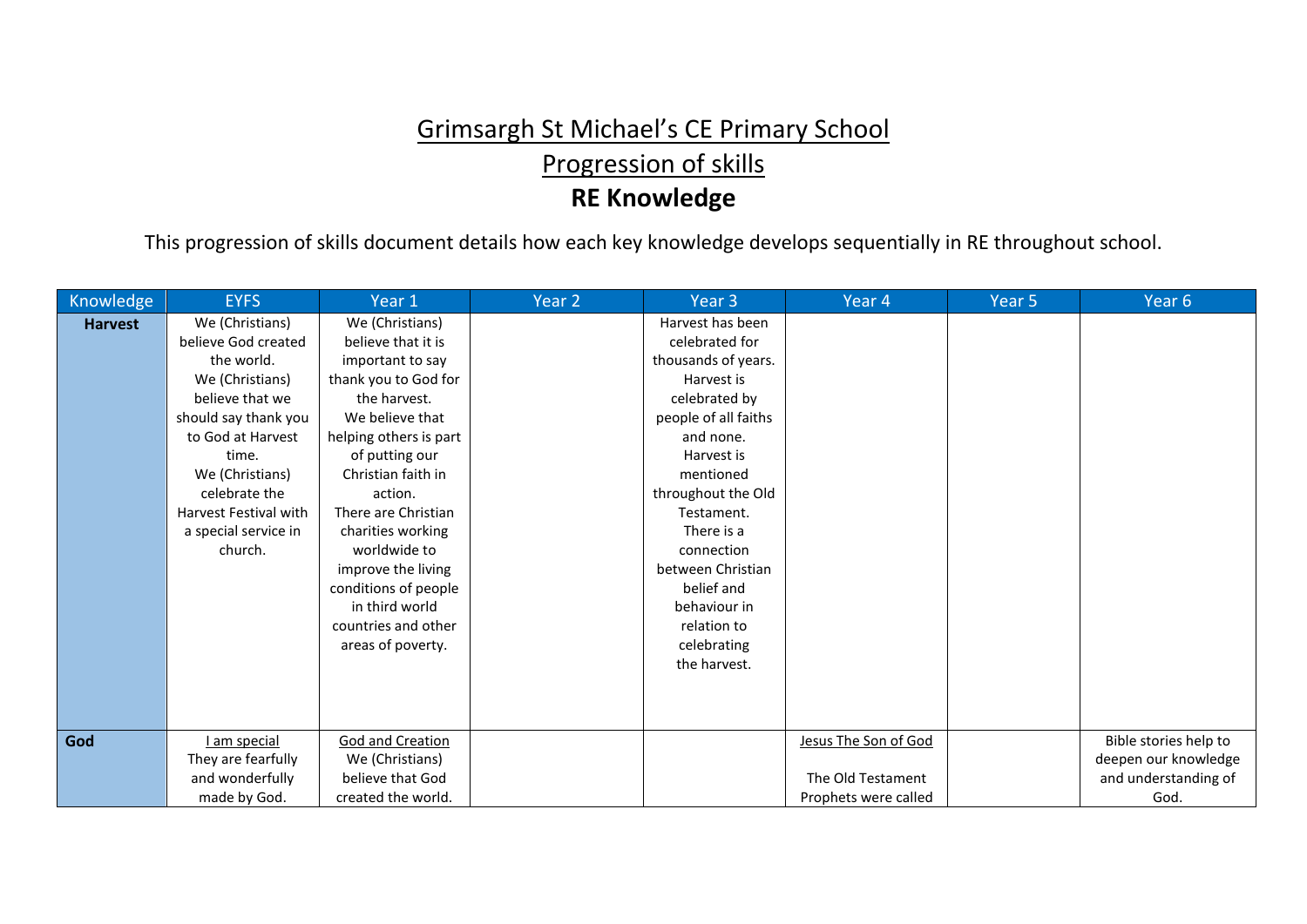| They are unique      | The creation stories    |  | by God to give his       | We (Christians) believe  |
|----------------------|-------------------------|--|--------------------------|--------------------------|
| special and loved.   | are at the very         |  | message to the           | God is three in one, the |
| We (Christians)      | beginning of the        |  | people.                  | Trinity.                 |
| believe that God is  | Bible and be able to    |  | The Prophets were        | God is given many        |
| our heavenly father, | recall details briefly. |  | telling the people to    | names by Christians and  |
| we are his children  | We (Christians)         |  | turn back to God and     | members of non-          |
| and we are members   | believe that people     |  | mend their               | Christian faiths. These  |
| of a wider world     | should be taking care   |  | relationship with him.   | names describe His       |
| family.              | of our world.           |  | This is the beginning of | nature and               |
|                      | We (Christians)         |  | God's salvation plan.    | characteristics,         |
| <b>Special Times</b> | believe that in         |  | People's lives are       | Bible texts are used to  |
| They are fearfully   | creation we can see     |  | changed as they are      | answer questions about   |
| and wonderfully      | the power and           |  | called by God today      | the characteristics and  |
| made by God.         | wonder of God.          |  | and respond in a         | nature of God.           |
| They are unique      |                         |  | variety of ways e.g.     |                          |
| special and loved.   |                         |  | ordination, ministry in  |                          |
| We (Christians)      |                         |  | the local church and     |                          |
| believe that God is  |                         |  | missionary work          |                          |
| our heavenly father, |                         |  | abroad etc.              |                          |
| we are his children  |                         |  |                          |                          |
| and we are members   |                         |  | God, David and the       |                          |
| of a wider world     |                         |  | Psalms                   |                          |
| family.              |                         |  | David is a key figure in |                          |
|                      |                         |  | God's plan for his       |                          |
|                      |                         |  | people.                  |                          |
|                      |                         |  | Some Christians have     |                          |
|                      |                         |  | had to endure great      |                          |
|                      |                         |  | struggles and            |                          |
|                      |                         |  | persevere in difficult   |                          |
|                      |                         |  | circumstances to keep    |                          |
|                      |                         |  | faith in God and follow  |                          |
|                      |                         |  | his way.                 |                          |
|                      |                         |  |                          | What names do faiths     |
|                      |                         |  |                          | other than Christianity  |
|                      |                         |  |                          | give to God?             |
|                      |                         |  |                          |                          |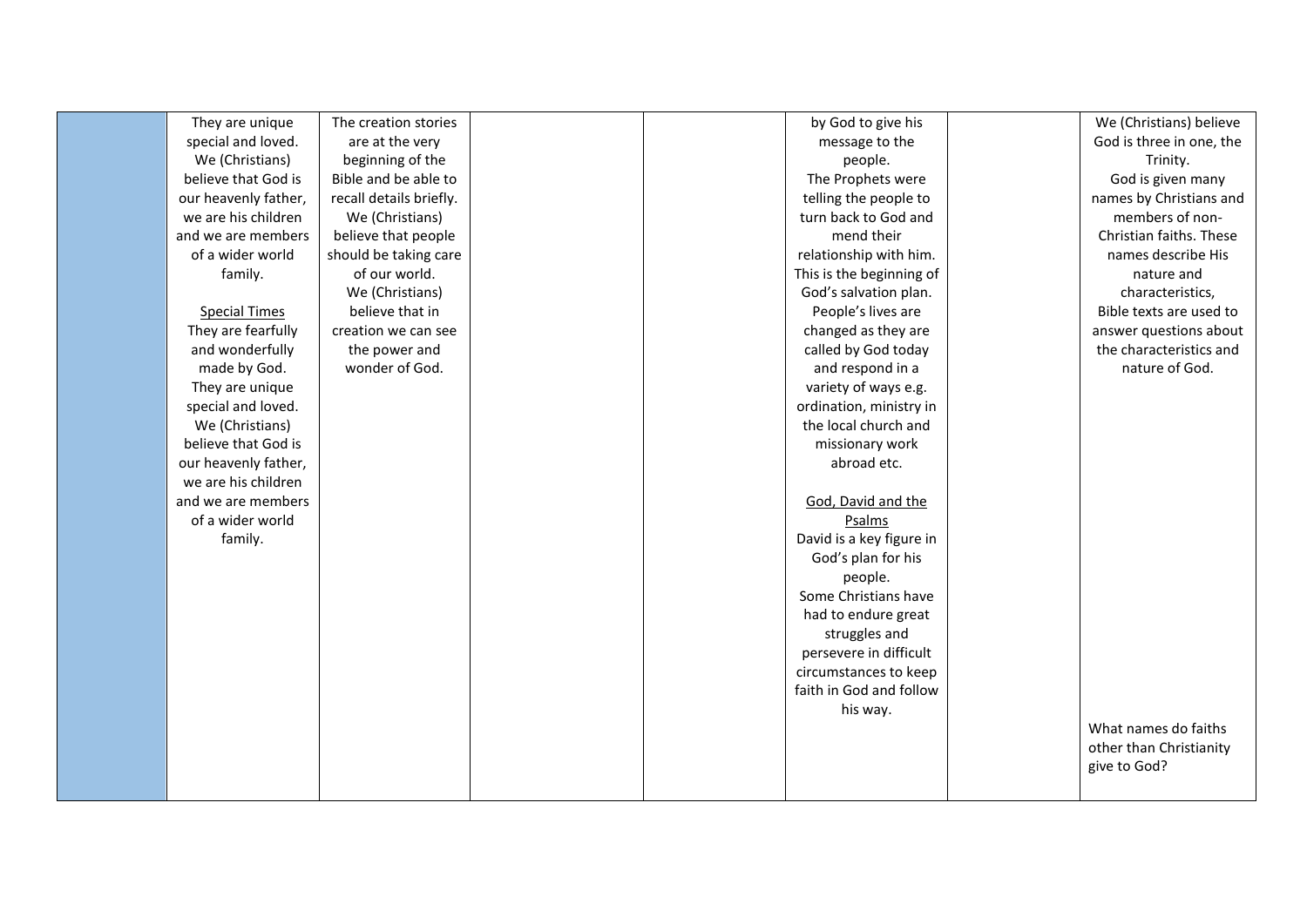| Non-<br><b>Christian</b><br><b>Faith link</b> |                                                                                                                                                                          |                                                                                                                                                                                                                                                                                                                                 |                                                                                                                                                                                                                                                                                                                                                   |                                                                                                                                                                                                                                                                                |                                                                                                                                                                                                         |                                                                                                                                                                                                                                                                                                                               |                                                                                                                                                                                                                                                                                                                                                                                               |
|-----------------------------------------------|--------------------------------------------------------------------------------------------------------------------------------------------------------------------------|---------------------------------------------------------------------------------------------------------------------------------------------------------------------------------------------------------------------------------------------------------------------------------------------------------------------------------|---------------------------------------------------------------------------------------------------------------------------------------------------------------------------------------------------------------------------------------------------------------------------------------------------------------------------------------------------|--------------------------------------------------------------------------------------------------------------------------------------------------------------------------------------------------------------------------------------------------------------------------------|---------------------------------------------------------------------------------------------------------------------------------------------------------------------------------------------------------|-------------------------------------------------------------------------------------------------------------------------------------------------------------------------------------------------------------------------------------------------------------------------------------------------------------------------------|-----------------------------------------------------------------------------------------------------------------------------------------------------------------------------------------------------------------------------------------------------------------------------------------------------------------------------------------------------------------------------------------------|
| <b>Christmas</b>                              | Christmas is the<br>celebration of Jesus'<br>birthday.<br>Jesus was a very<br>special baby, the Son<br>of God.<br>The church<br>celebrates Christmas<br>in special ways. | We (Christians)<br>believe that Jesus is<br>God's gift to the<br>world.<br>The Wise Men<br>(Magi) visited baby<br>Jesus after<br>Christmas.<br>We (Christians)<br>believe that the gift<br>of Jesus shows God's<br>love and care for the<br>world.<br>We (Christians)<br>believe Jesus is<br>God's son the<br>promised Messiah. | Christmas is a<br>celebration of the good<br>news.<br>Angels are the Good<br>news bringers.<br>We (Christians) believe<br>that the good news is<br>that Jesus is the saviour<br>of the world.<br>We (Christians) believe<br>that the content of the<br>Christmas story is good<br>news.<br>The good news impacts<br>on the world then and<br>now. | Christmas is a<br>celebration of the<br>arrival of<br>Emmanuel, who is<br>Jesus God with us.<br>We (Christians)<br>believe God is with<br>us through his Son,<br>Jesus and the Holy<br>Spirit.<br>We (Christians)<br>believe that the<br>presence of God<br>changes our lives. | Hanukkah is an<br>important Jewish<br>festival of light.<br>light is used as a<br>metaphor to describe<br>Jesus and his impact<br>on the world.<br>The light of Jesus<br>brings hope in dark<br>places. | The nativity story<br>is recorded in<br>Gospels of<br>Matthew and<br>Luke.<br>The true meaning<br>of Christmas is a<br>celebration of the<br>birth of the<br>Messiah, God in<br>human form,<br>Jesus Christ.<br><b>Different</b><br>denominations of<br>Christianity hold<br>differing views in<br>the importance of<br>Mary. | Advent is a time when<br>the church focusses<br>prayer on the second<br>coming of Christ.<br>Different denominations<br>within Christianity hold<br>differing beliefs about<br>the importance and<br>status of Mary.<br>The themes of Advent<br>tell the 'big story' of<br>God's salvation plan.<br>Christians believe that<br>Jesus is the promised<br>Messiah, but Jewish<br>people do not. |
| <b>Jesus</b>                                  | What makes a good<br>friend?<br>Christians consider<br>themselves to be<br>friends of Jesus.<br>Jesus has 12 special<br>friends called<br>disciples.                     | The stories of Jesus<br>miracles can be<br>found in the Gospels<br>in the New<br>Testament.<br>We (Christians)<br>believe that the<br>miracles reveal Jesus<br>as the Son of God.                                                                                                                                               | The stories covered in<br>this unit can be found in<br>the gospels in the New<br>Testament.<br>We (Christians) believe<br>that Jesus miracles<br>reveal him to be the Son<br>of God.                                                                                                                                                              | We (Christians)<br>believe that Jesus<br>has/had the power<br>to change people's<br>lives.<br>choosing to follow<br>Jesus is not an easy<br>option.                                                                                                                            | We (Christians) believe<br>Jesus is the Son of God<br>he was both God and<br>man.<br>We (Christians) believe<br>Jesus has power and<br>authority from God<br>over every aspect of                       | These stories<br>about Jesus'<br>teaching explain<br>Christian beliefs<br>and actions.<br>There are links<br>between Jesus<br>teaching and the<br>school's Christian                                                                                                                                                          |                                                                                                                                                                                                                                                                                                                                                                                               |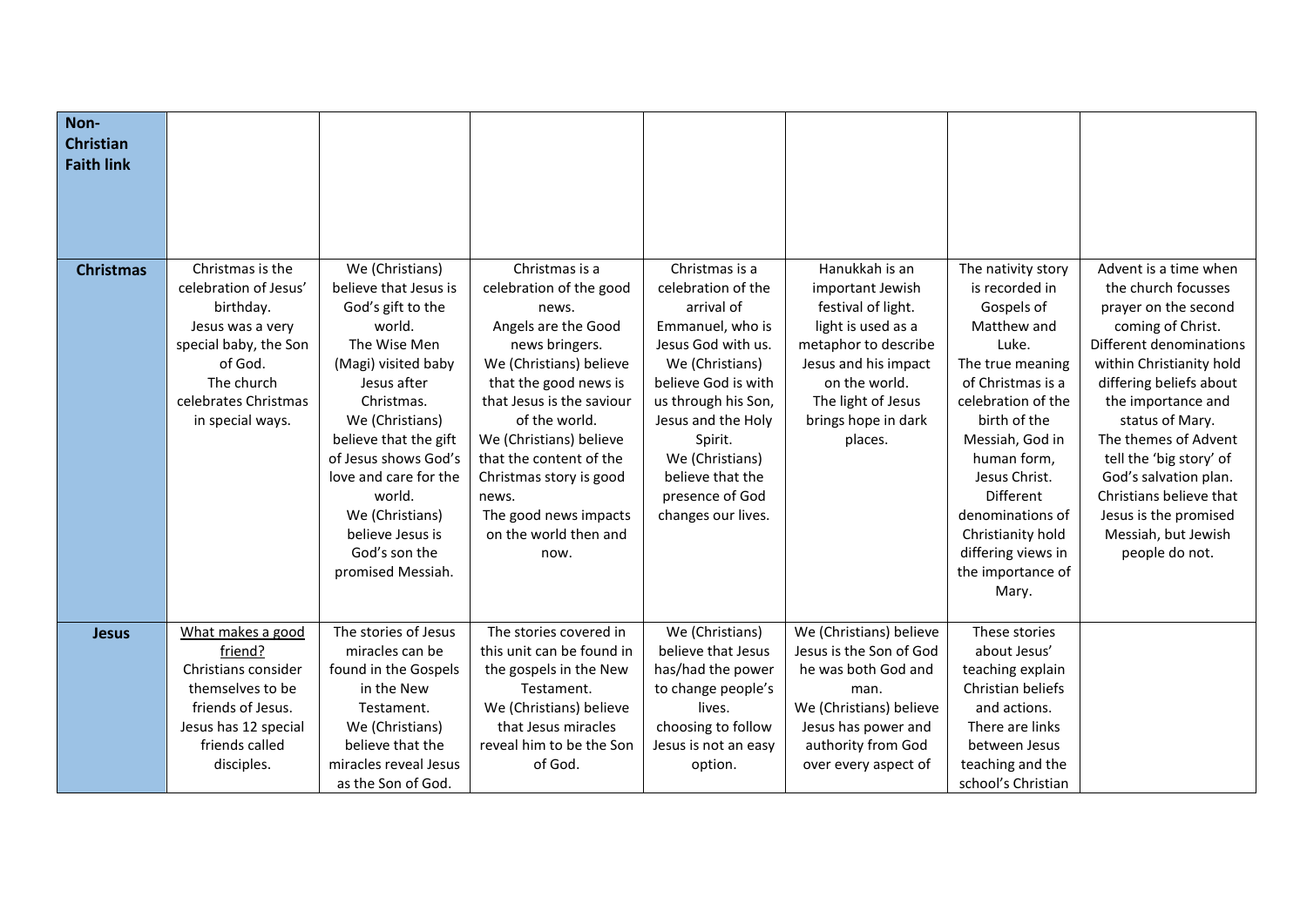|               | <b>Special People</b><br>Jesus was special and<br>performed miracles.<br>People choose to do<br>a variety of jobs that<br>particularly show<br>Christian values in<br>action.<br>e.g. health care                                                                               |                                                                                                                                                                                                                                                           | We (Christians) believe<br>that we should welcome<br>everyone and try to be a<br>friend of all as Jesus<br>was.                                                                                                                                           | Lives of people<br>today are<br>transformed by<br>Jesus and they<br>choose to change.                                                                                                                                                                                                                                      | creation, life and<br>death.<br>There are people who<br>have stood up and<br>spoken out against<br>authorities in<br>situations of injustice.                                                                                                                                                                                                                 | values and British<br>values.<br>Jesus teaching<br>makes an impact<br>in people's lives,<br>their values,<br>choices and<br>behaviour.                                                                                                                                                                                                               |                                                                                                                                                                                                                                                                                                                                                                                                                                                                                                                     |
|---------------|---------------------------------------------------------------------------------------------------------------------------------------------------------------------------------------------------------------------------------------------------------------------------------|-----------------------------------------------------------------------------------------------------------------------------------------------------------------------------------------------------------------------------------------------------------|-----------------------------------------------------------------------------------------------------------------------------------------------------------------------------------------------------------------------------------------------------------|----------------------------------------------------------------------------------------------------------------------------------------------------------------------------------------------------------------------------------------------------------------------------------------------------------------------------|---------------------------------------------------------------------------------------------------------------------------------------------------------------------------------------------------------------------------------------------------------------------------------------------------------------------------------------------------------------|------------------------------------------------------------------------------------------------------------------------------------------------------------------------------------------------------------------------------------------------------------------------------------------------------------------------------------------------------|---------------------------------------------------------------------------------------------------------------------------------------------------------------------------------------------------------------------------------------------------------------------------------------------------------------------------------------------------------------------------------------------------------------------------------------------------------------------------------------------------------------------|
|               | workers, emergency<br>service workers,<br>parents etc.                                                                                                                                                                                                                          |                                                                                                                                                                                                                                                           |                                                                                                                                                                                                                                                           |                                                                                                                                                                                                                                                                                                                            |                                                                                                                                                                                                                                                                                                                                                               |                                                                                                                                                                                                                                                                                                                                                      |                                                                                                                                                                                                                                                                                                                                                                                                                                                                                                                     |
| <b>Easter</b> | Jesus rode into<br>Jerusalem on a<br>donkey on Palm<br>Sunday.<br>Jesus died on the<br>cross on Good<br>Friday.<br>We (Christians)<br>believe that Jesus<br>rose on Easter Day<br>and is alive today.<br>Easter is the most<br>important time of<br>the year for the<br>Church. | The events of Palm<br>Sunday, Good Friday<br>and Easter Day are at<br>the core of Christian<br>beliefs.<br>We (Christians)<br>believe that Easter is<br>a new beginning.<br>We (Christians)<br>believe that Jesus<br>died and rose back<br>to life again. | There are different<br>objects and symbols<br>used to help explain and<br>understand the meaning<br>of Easter.<br>The Easter story is<br>central to Christian<br>belief.<br>The death and<br>resurrection of Jesus is<br>part of God's salvation<br>plan. | The events of Palm<br>Sunday, Holy week<br>and Easter are a<br>combined mixture<br>of the emotions of<br>joy and sadness.<br>The church<br>remembers and<br>marks the events of<br>Holy Week in a<br>variety of ways.<br>The events of Holy<br>Week reveal what<br>Jesus came to earth<br>to do - God's<br>salvation plan. | Trust and forgiveness<br>are key Christian<br>values.<br>The incidents of<br>betrayal and trust in<br>the Easter story are<br>significant to the<br>outcome.<br>The events of Holy<br>Week and Easter are<br>key to understanding<br>what Jesus came to<br>earth to do - God's<br>salvation plan.<br>We (Christians) believe<br>that they can trust<br>Jesus. | We (Christians)<br>believe that<br>Christ's<br>resurrection is a<br>victory over death<br>and talk About it<br>with<br>understanding.<br>we (Christians)<br>believe that the<br>death and<br>resurrection of<br>Jesus restored the<br>Relationship<br>between God and<br>people.<br>The Easter story is<br>at the very heart<br>of Christian belief. | Jesus is given a variety of<br>names to describe his<br>character and purpose.<br>there is a strong<br>connection between<br><b>Christmas and Easter</b><br>and the concepts of<br>incarnation and<br>salvation.<br>We (Christians) believe<br>Jesus was/is the Messiah<br>and what that means.<br>Links can be made<br>between Christian<br>beliefs, the Eucharist,<br>the Last Supper and the<br>Passover.<br>there is important<br>symbolism associated<br>with the Eucharist that<br>explains Christian belief. |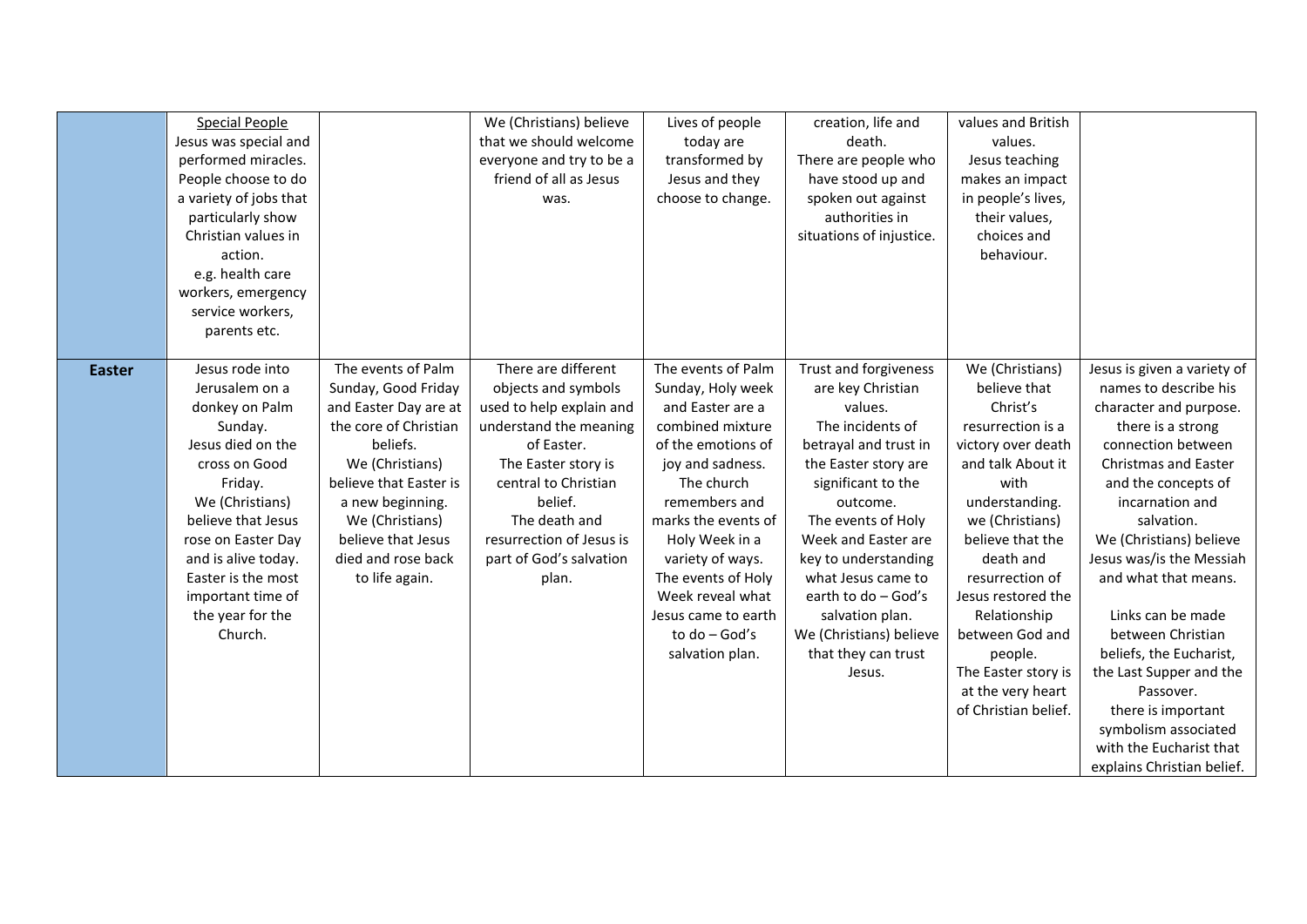|                   |                        |                        |                            |  |                    | We (Christians)<br>celebrate the Eucharist<br>and why it is important. |
|-------------------|------------------------|------------------------|----------------------------|--|--------------------|------------------------------------------------------------------------|
|                   |                        |                        |                            |  |                    |                                                                        |
| <b>Baptism</b>    |                        | Baptism is an          |                            |  |                    |                                                                        |
|                   |                        | occasion when          |                            |  |                    |                                                                        |
|                   |                        | promises are made      |                            |  |                    |                                                                        |
|                   |                        | to God and people      |                            |  |                    |                                                                        |
|                   |                        | are welcomed as a      |                            |  |                    |                                                                        |
|                   |                        | member of the          |                            |  |                    |                                                                        |
|                   |                        | church.                |                            |  |                    |                                                                        |
|                   |                        | Water is a symbol of   |                            |  |                    |                                                                        |
|                   |                        | baptism.               |                            |  |                    |                                                                        |
|                   |                        | people can be          |                            |  |                    |                                                                        |
|                   |                        | baptised at any age,   |                            |  |                    |                                                                        |
|                   |                        | in the font at church, |                            |  |                    |                                                                        |
|                   |                        | in a pool, a river or  |                            |  |                    |                                                                        |
|                   |                        | the sea.               |                            |  |                    |                                                                        |
|                   |                        | Jesus was baptised in  |                            |  |                    |                                                                        |
|                   |                        | the river Jordan.      |                            |  |                    |                                                                        |
|                   |                        | people of faiths       |                            |  |                    |                                                                        |
|                   |                        | other than             |                            |  |                    |                                                                        |
|                   |                        | Christianity also      |                            |  |                    |                                                                        |
|                   |                        | welcome new babies     |                            |  |                    |                                                                        |
|                   |                        | in special ways.       |                            |  |                    |                                                                        |
| <b>The Bible</b>  | Jesus told stories and |                        | The Bible is the Christian |  | There are several  |                                                                        |
| and other         | that they are found    |                        | holy book.                 |  | different genre of |                                                                        |
| <b>Holy Books</b> | in the Bible.          |                        | The Bible is made up of    |  | writing in the     |                                                                        |
|                   | Jesus told the stories |                        | a library of books.        |  | Bible.             |                                                                        |
|                   | to teach people        |                        | the Bible is in two        |  | There are many     |                                                                        |
|                   | about God.             |                        | sections the Old           |  | translations of    |                                                                        |
|                   |                        |                        | Testament and the New      |  | the Bible in       |                                                                        |
|                   |                        |                        | Testament.                 |  | English and other  |                                                                        |
|                   |                        |                        | Owning a Bible is very     |  | languages.         |                                                                        |
|                   |                        |                        | important to Christians.   |  |                    |                                                                        |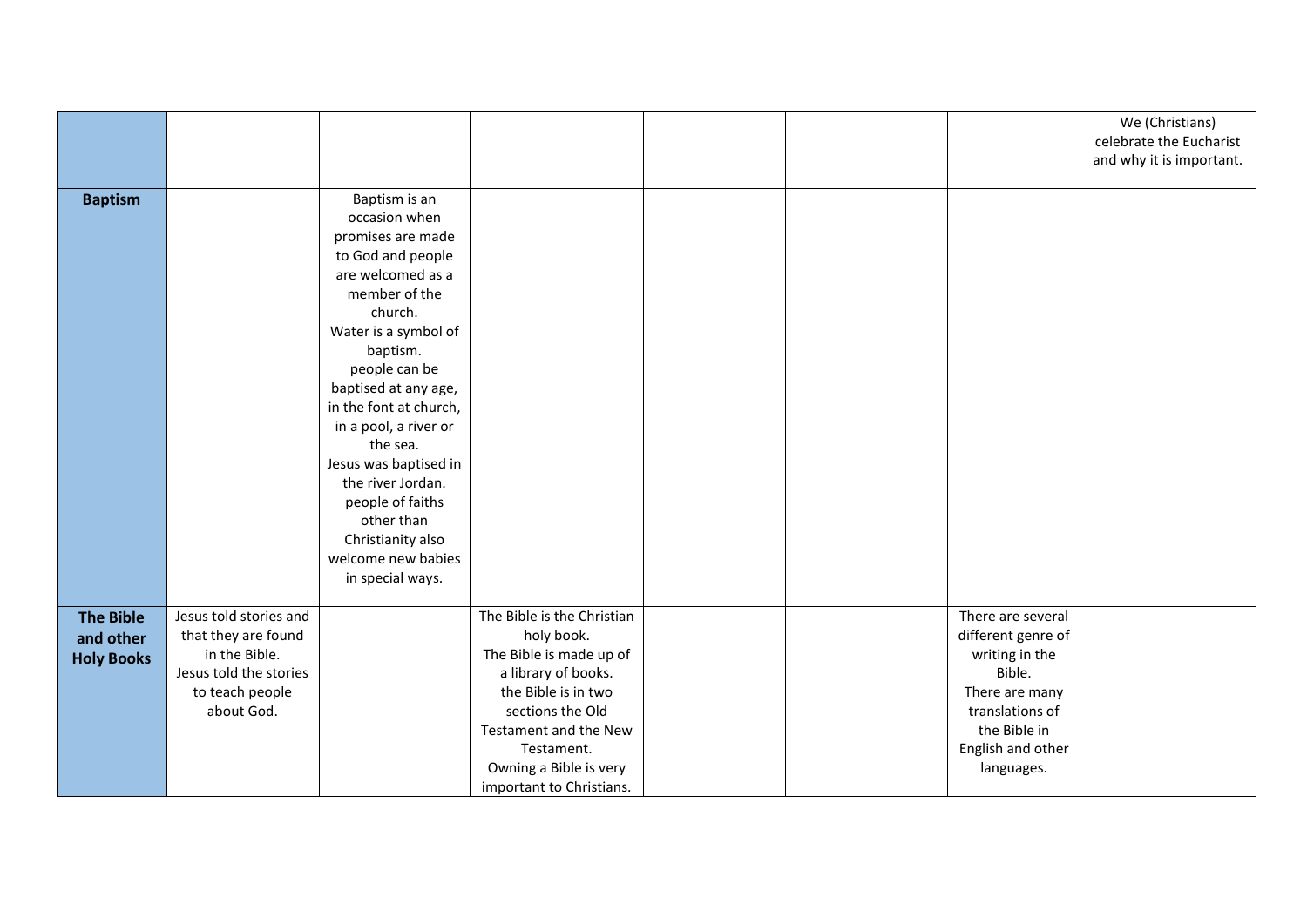|  | The Bible contains God's |  | The Bible is used          |  |
|--|--------------------------|--|----------------------------|--|
|  | big story from the       |  | to help answer             |  |
|  | beginning through to     |  | questions about            |  |
|  | the kingdom of God.      |  | creation, truth,           |  |
|  | People of other faiths   |  | suffering and              |  |
|  | have different holy      |  | death, values for          |  |
|  | books and there are      |  | life and ethical           |  |
|  | some similarities and    |  | issues.                    |  |
|  | differences between      |  | People of other            |  |
|  | these books and the      |  | faiths have holy           |  |
|  | Bible.                   |  | books that teach,          |  |
|  |                          |  | guide and impact           |  |
|  |                          |  | on their daily             |  |
|  |                          |  | lives.                     |  |
|  |                          |  | The Bible is the           |  |
|  |                          |  | inspired word of           |  |
|  |                          |  | God.                       |  |
|  |                          |  | The Bible gives            |  |
|  |                          |  | guidance for               |  |
|  |                          |  | Christian living           |  |
|  |                          |  | and this impacts           |  |
|  |                          |  | on believers lives         |  |
|  |                          |  | and communities.           |  |
|  |                          |  |                            |  |
|  |                          |  |                            |  |
|  |                          |  |                            |  |
|  |                          |  | <b>Exploring the lives</b> |  |
|  |                          |  | of women in the            |  |
|  |                          |  | Old Testament              |  |
|  |                          |  | There are                  |  |
|  |                          |  | significant women          |  |
|  |                          |  | in the Bible who           |  |
|  |                          |  | made incredible            |  |
|  |                          |  | choices that have          |  |
|  |                          |  | An impact on               |  |
|  |                          |  | God's big story.           |  |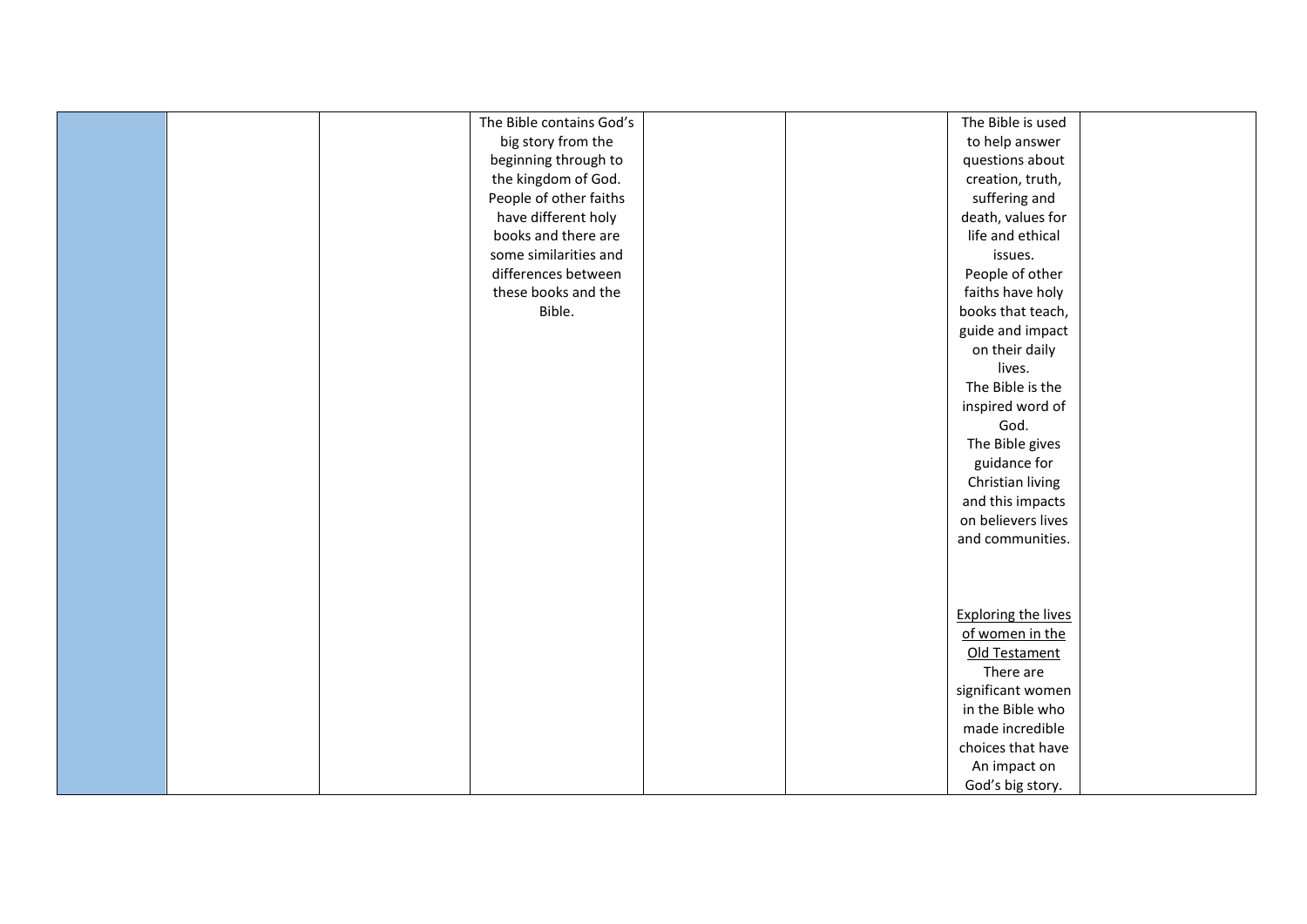|                                                                        |                                                                                                                                                            |                                                                                                                                                                                                                                                                                                | Not all church                                                                                                                                                                                                                                                                  | worship can be<br>expressed in a<br>variety of ways<br>including prayer,<br>dance,<br>compassion and<br>self-sacrifice.<br>Sometimes<br>people of faith<br>face great<br>challenges and<br>remain true to<br>their faith. |  |
|------------------------------------------------------------------------|------------------------------------------------------------------------------------------------------------------------------------------------------------|------------------------------------------------------------------------------------------------------------------------------------------------------------------------------------------------------------------------------------------------------------------------------------------------|---------------------------------------------------------------------------------------------------------------------------------------------------------------------------------------------------------------------------------------------------------------------------------|---------------------------------------------------------------------------------------------------------------------------------------------------------------------------------------------------------------------------|--|
| <b>The Church</b><br>and Places<br>of Worship<br>$(non-$<br>Christian) | Christians worship in<br>a church.<br>people consider<br>places to be special<br>for different reasons.<br>Muslims take off<br>their shoes in a<br>mosque. | The church is a special<br>place where Christians<br>meet to worship and<br>pray. It is also the body<br>of people not just the<br>building.<br>For Christians, the<br>church is a holy blessed<br>space.                                                                                      | buildings are the same<br>but have similar<br>features according to<br>denomination.<br>Peter and the disciples<br>'built' the church after<br>the events of<br>Pentecost.                                                                                                      |                                                                                                                                                                                                                           |  |
|                                                                        |                                                                                                                                                            | Moses and the people<br>of God built the<br>Tabernacle (tent of<br>meeting) to house the<br>ark of the covenant.<br>People of other faiths<br>have special holy places<br>of worship, what these<br>buildings are called,<br>their key features, and<br>the worship that takes<br>place there. | Christianity is a world-<br>wide multi-cultural<br>faith.<br>The Bible gives<br>guidance to the church<br>about behaviour and<br>attitudes and what<br>that guidance is.<br>People of other faiths<br>have different places<br>of worship, the names<br>of those buildings, key |                                                                                                                                                                                                                           |  |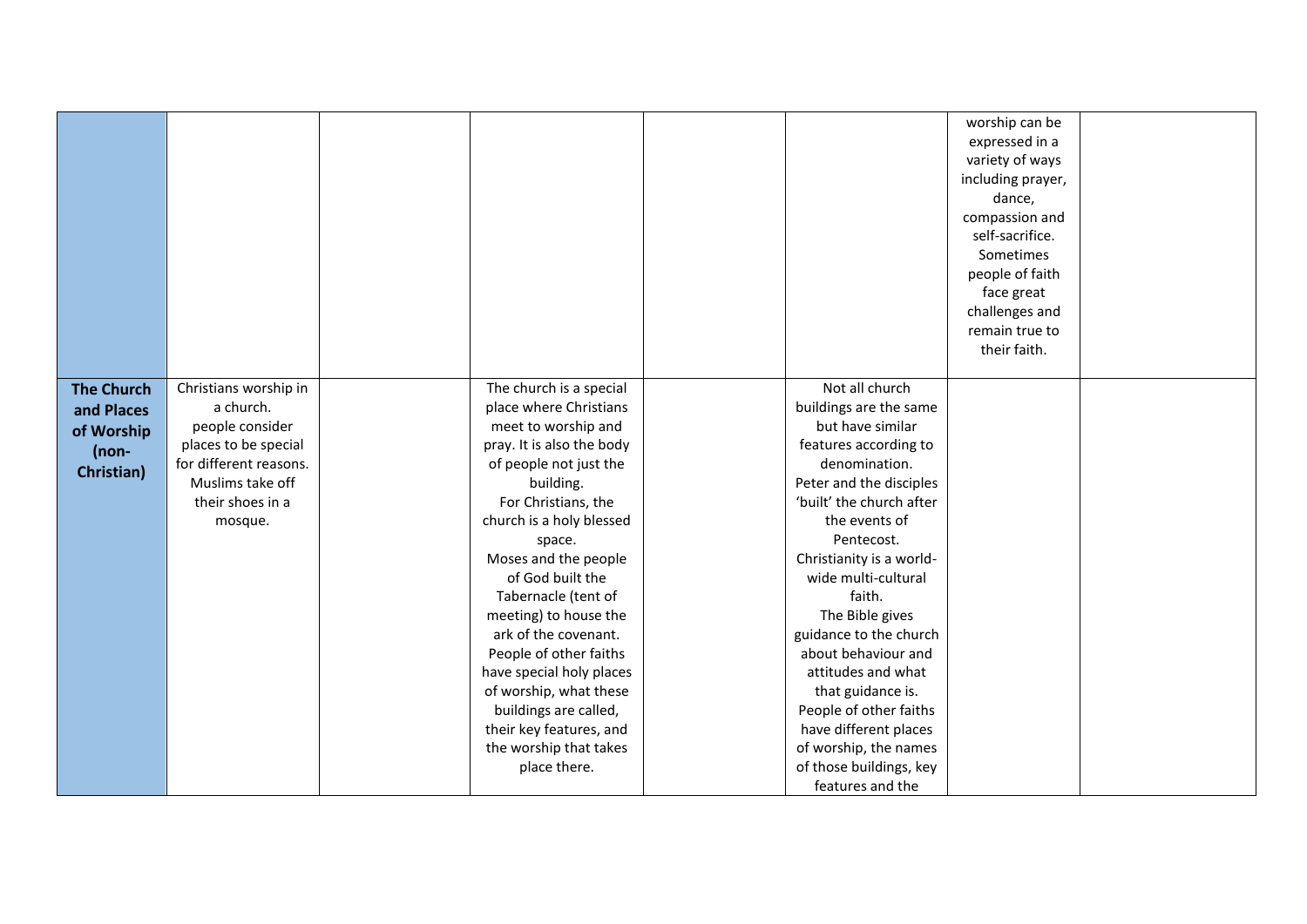|                  |  |                          |                             | worship that takes |                                |
|------------------|--|--------------------------|-----------------------------|--------------------|--------------------------------|
|                  |  |                          |                             | place there.       |                                |
|                  |  |                          |                             |                    |                                |
| <b>Ascension</b> |  | We (Christians) believe  |                             |                    | <b>Ascension and Pentecost</b> |
| and              |  | that 40 days after the   |                             |                    | are key events in              |
| <b>Pentecost</b> |  | resurrection, Jesus      |                             |                    | Christianity.                  |
|                  |  | ascended into heaven.    |                             |                    | We (Christians) believe        |
|                  |  | We (Christians) believe  |                             |                    | people's lives can be          |
|                  |  | that God is three in one |                             |                    | inspired and                   |
|                  |  | - Father, Son and Holy   |                             |                    | transformed by the Holy        |
|                  |  | Spirit.                  |                             |                    | Spirit.                        |
|                  |  | The gift of the Holy     |                             |                    | The events of the              |
|                  |  | Spirit was poured out on |                             |                    | <b>Ascension and Pentecost</b> |
|                  |  | the disciples at         |                             |                    | are connected to               |
|                  |  | Pentecost and is here    |                             |                    | distinctive Christian          |
|                  |  | with us still.           |                             |                    | beliefs.                       |
|                  |  | The events of Pentecost  |                             |                    |                                |
|                  |  | still impact on the      |                             |                    |                                |
|                  |  | church today.            |                             |                    |                                |
|                  |  |                          |                             |                    |                                |
| <b>Rules for</b> |  |                          | The Old Testament           |                    |                                |
| <b>Living</b>    |  |                          | contains the stories        |                    |                                |
| (Christian       |  |                          | of the people of            |                    |                                |
| and non-         |  |                          | God.                        |                    |                                |
| <b>Christian</b> |  |                          | Moses rescues the           |                    |                                |
| faith)           |  |                          | people of God from          |                    |                                |
|                  |  |                          | Egypt and brings<br>the ten |                    |                                |
|                  |  |                          | commandments                |                    |                                |
|                  |  |                          | down from Mount             |                    |                                |
|                  |  |                          | Sinai.                      |                    |                                |
|                  |  |                          | Other faiths have           |                    |                                |
|                  |  |                          | rules to follow that        |                    |                                |
|                  |  |                          | have been given to          |                    |                                |
|                  |  |                          | them a long time            |                    |                                |
|                  |  |                          | ago.                        |                    |                                |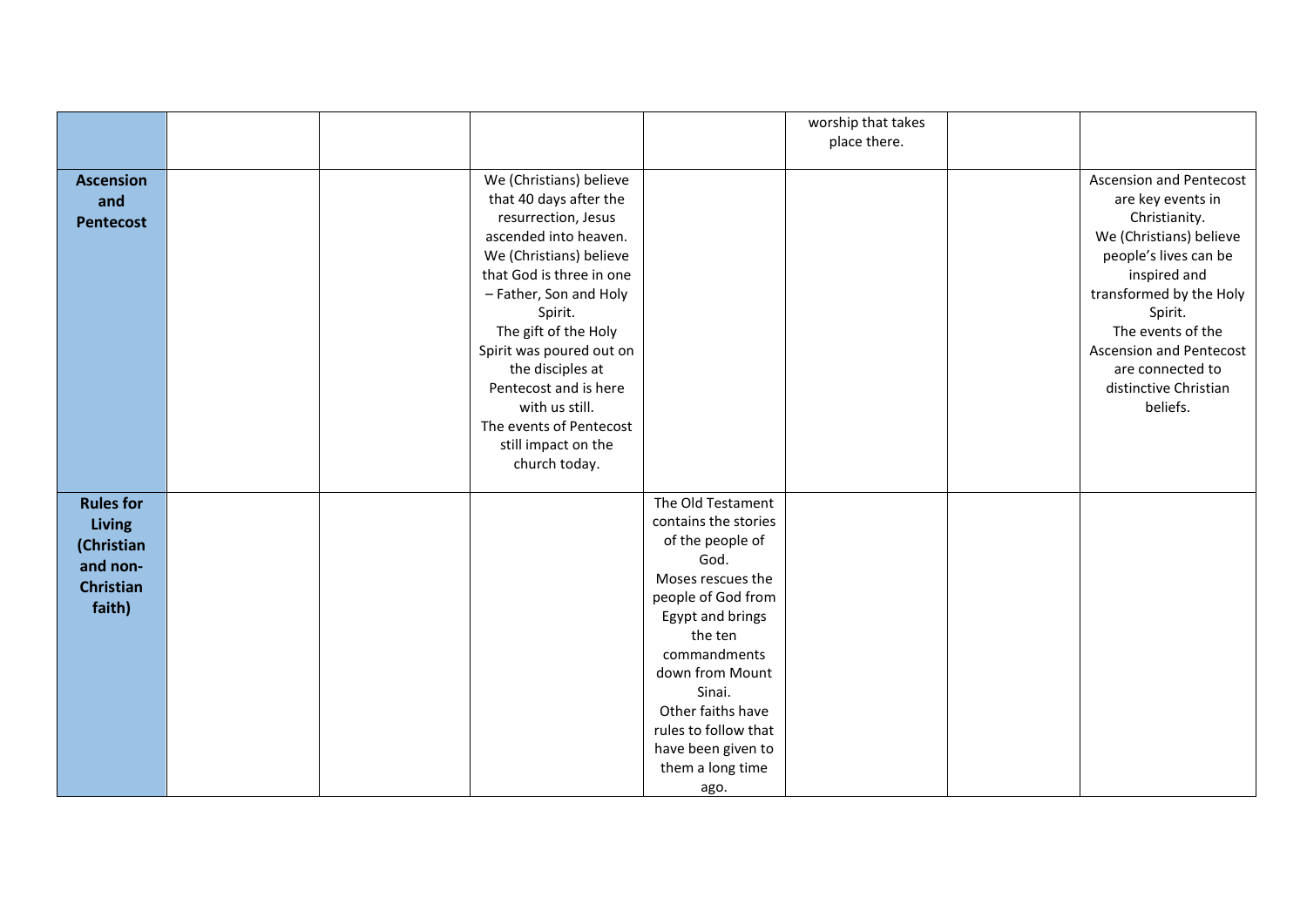|                                                                 |                                                                          | Christians try to live<br>out the<br>commandments<br>given by God and<br>Jesus.<br>the<br>commandments<br>are the foundation<br>of Christian and<br>Jewish societies.                                                                                                  |                                                                                                                                                                                                                                  |                                                                                                                                                                                                  |                                                                                                                                                                                                                                                                                                                                                                             |
|-----------------------------------------------------------------|--------------------------------------------------------------------------|------------------------------------------------------------------------------------------------------------------------------------------------------------------------------------------------------------------------------------------------------------------------|----------------------------------------------------------------------------------------------------------------------------------------------------------------------------------------------------------------------------------|--------------------------------------------------------------------------------------------------------------------------------------------------------------------------------------------------|-----------------------------------------------------------------------------------------------------------------------------------------------------------------------------------------------------------------------------------------------------------------------------------------------------------------------------------------------------------------------------|
| Non-<br><b>Christian</b><br><b>Faith Unit</b><br><b>Judaism</b> | Jewish people also<br>celebrate harvest<br>and this is called<br>Sukkot. | Harvest is<br>celebrated by<br>people of all faiths<br>and none.<br>harvest is<br>mentioned<br>throughout the Old<br>Testament.<br>There is a<br>connection<br>between Christian<br>belief and<br>behaviour in<br>relation to<br>celebrating<br>the harvest.<br>Sukkot | Hanukkah (The Jewish<br>Festival of Light)<br>Hanukkah is an<br>important Jewish<br>festival of light.<br>Shabbat<br>The Jewish holy day is<br>Shabbat and there are<br>many traditions and<br>rules associated with<br>Shabbat. | Purim<br>(Links to exploring<br>the lives of<br>women in the Old<br>Testament)<br>Study the Story of<br><b>Esther</b> and the<br>festival of Purim-<br>discuss<br>persecution<br>linked to faith | The Exodus is a<br>significant event in<br>Jewish and Christian<br>history.<br>The Seder is the special<br>meal celebrated by Jews<br>on the first evening of<br>the Festival of Passover.<br>Christianity is rooted in<br>Judaism and Jesus<br>celebrated the Passover.<br>For Jews, the event of<br>the Exodus and Passover<br>are at the very heart of<br>their beliefs. |
| <b>Forgiveness</b><br>Non-<br><b>Christian</b><br><b>Faith</b>  |                                                                          |                                                                                                                                                                                                                                                                        | What do other faiths<br>say about forgiveness?<br>"God forgives you if<br>you forgive others."<br>Quran 64:14                                                                                                                    |                                                                                                                                                                                                  |                                                                                                                                                                                                                                                                                                                                                                             |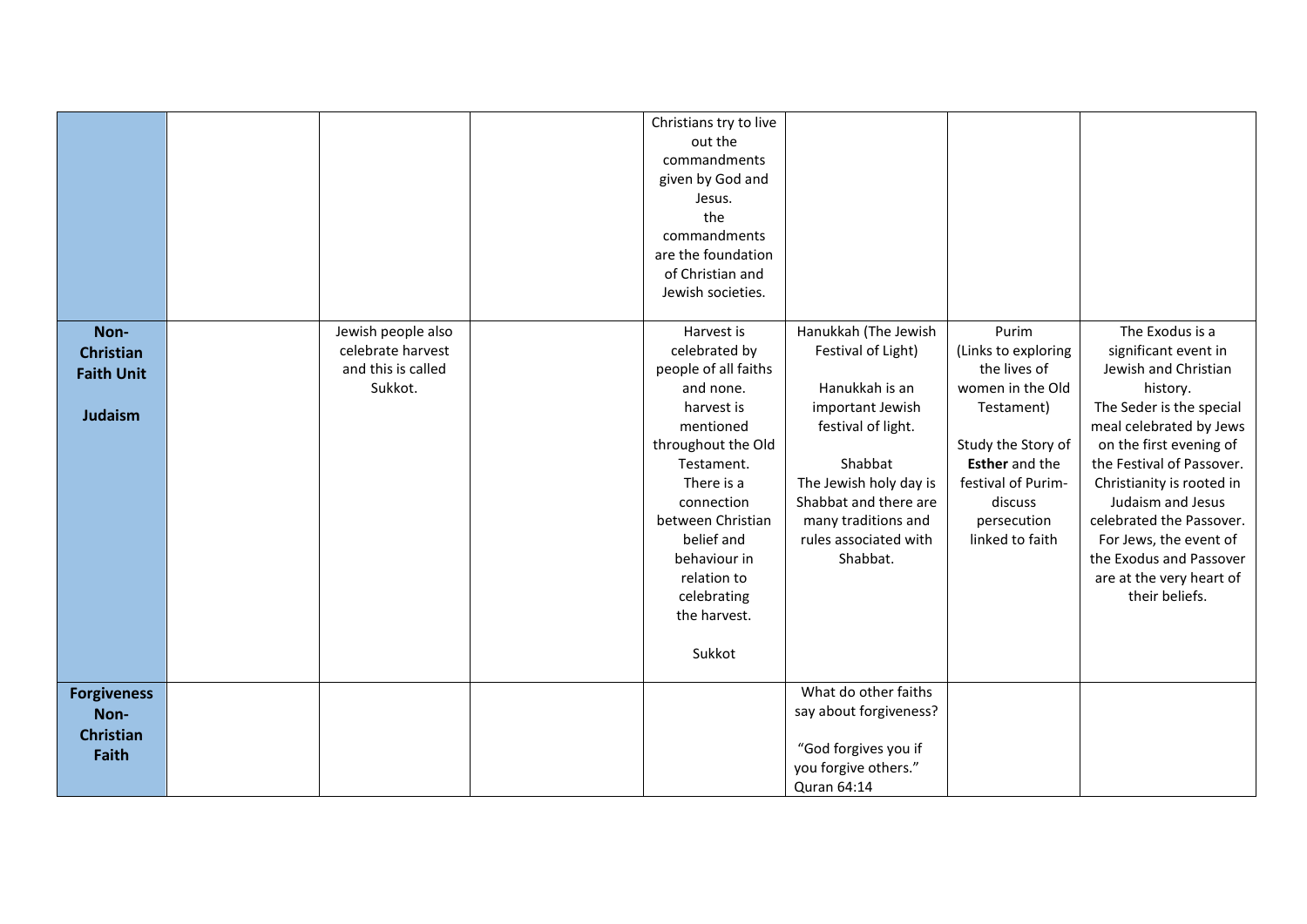|                      |                     |  | "The weak can never<br>forgive. Forgiveness is<br>the attribute of the<br>strong." Mahatma<br>Gandhi (Hinduism)<br>"Subvert anger by<br>forgiveness." Jainism<br>"The best deed of a<br>great man is to forgive<br>and forget." Islam<br>"Where there is<br>forgiveness there is<br>God himself." Sikhism<br>"They should rather<br>pardon and overlook.<br>Would you not love<br>Allah to forgive you? |  |
|----------------------|---------------------|--|---------------------------------------------------------------------------------------------------------------------------------------------------------------------------------------------------------------------------------------------------------------------------------------------------------------------------------------------------------------------------------------------------------|--|
|                      |                     |  | Allah is Ever-Forgiving,<br>Most Merciful." Quran<br>24:22                                                                                                                                                                                                                                                                                                                                              |  |
|                      |                     |  | Leviticus 19:18<br>Judaism/Christianity.                                                                                                                                                                                                                                                                                                                                                                |  |
|                      |                     |  | Do the children agree<br>with the statements?                                                                                                                                                                                                                                                                                                                                                           |  |
|                      |                     |  | Why? Why not?                                                                                                                                                                                                                                                                                                                                                                                           |  |
| <b>Prayer and</b>    | Jesus taught his    |  | Prayer is the way in                                                                                                                                                                                                                                                                                                                                                                                    |  |
| non-                 | disciples (us) the  |  | which believers                                                                                                                                                                                                                                                                                                                                                                                         |  |
| <b>Christian</b>     | Lord's Prayer.      |  | communicate with                                                                                                                                                                                                                                                                                                                                                                                        |  |
| <b>Faith aspect-</b> | Prayer is a form of |  | God.                                                                                                                                                                                                                                                                                                                                                                                                    |  |
| prayer               | communication with  |  | Prayer is connected to                                                                                                                                                                                                                                                                                                                                                                                  |  |
|                      | God.                |  | faith.                                                                                                                                                                                                                                                                                                                                                                                                  |  |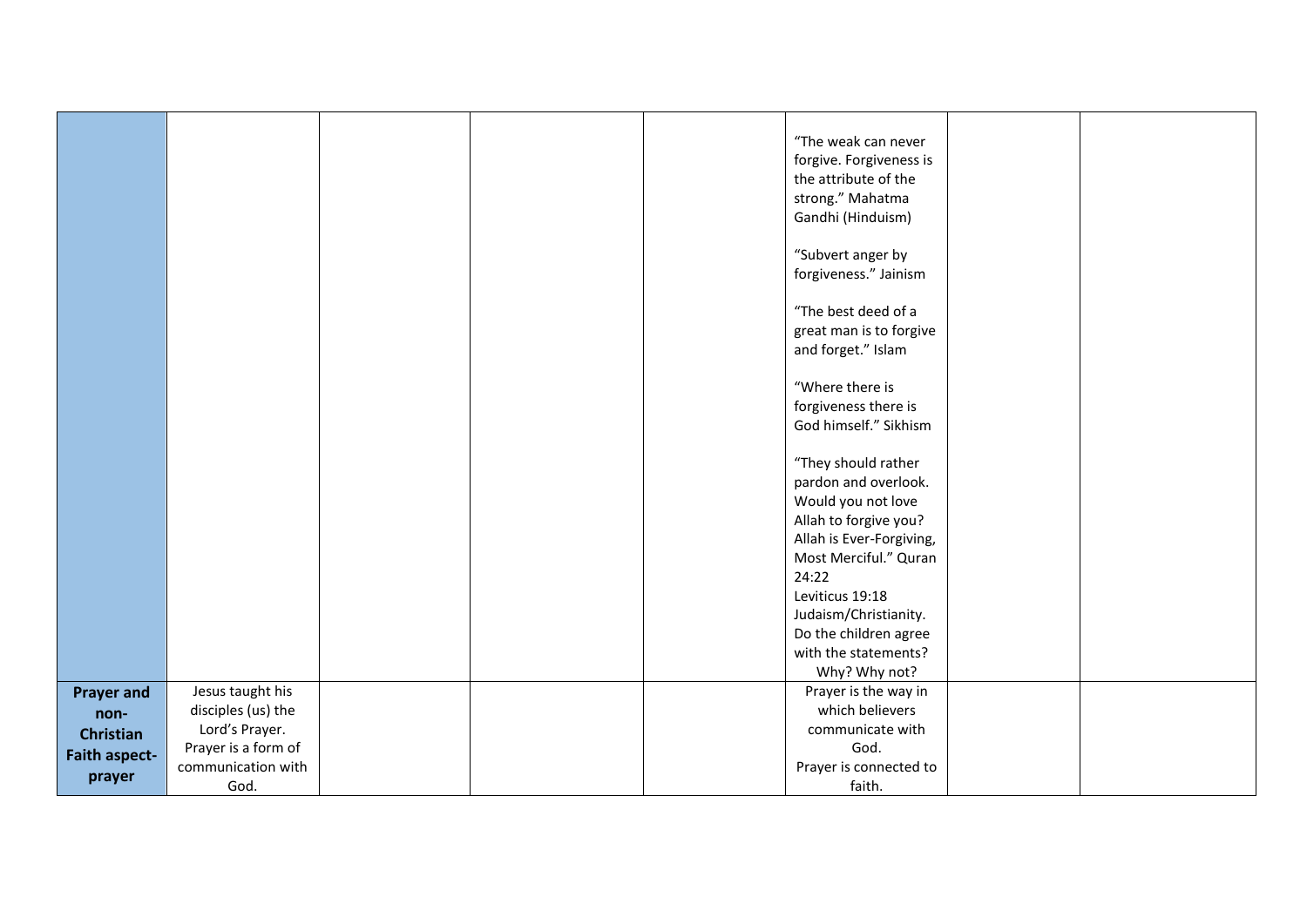|                  | Prayer is expressed   |  | Christian beliefs are |                                   |                                                    |
|------------------|-----------------------|--|-----------------------|-----------------------------------|----------------------------------------------------|
|                  | in a variety of ways. |  | revealed in the       |                                   |                                                    |
|                  | People pray for many  |  | content of prayers.   |                                   |                                                    |
|                  | different reasons.    |  |                       |                                   |                                                    |
|                  |                       |  |                       |                                   |                                                    |
|                  | Non-Christian faith   |  |                       |                                   |                                                    |
|                  | link-prayer- Islam,   |  |                       |                                   |                                                    |
|                  | Judaism               |  |                       |                                   |                                                    |
| Loss, death      |                       |  |                       | We (Christians)                   |                                                    |
|                  |                       |  |                       | believe that                      |                                                    |
| and              |                       |  |                       | through the death                 |                                                    |
| <b>Christian</b> |                       |  |                       | and resurrection                  |                                                    |
| hope             |                       |  |                       | of Jesus we have                  |                                                    |
|                  |                       |  |                       | the promise of                    |                                                    |
| (End of life     |                       |  |                       | living forever with               |                                                    |
| $rituals -$      |                       |  |                       | God (eternal life).               |                                                    |
| non-             |                       |  |                       | We (Christians)                   |                                                    |
| <b>Christian</b> |                       |  |                       | believe that when                 |                                                    |
| faith too)       |                       |  |                       |                                   |                                                    |
|                  |                       |  |                       | you die your spirit               |                                                    |
|                  |                       |  |                       | goes to be with<br>God in heaven. |                                                    |
|                  |                       |  |                       |                                   |                                                    |
| Life as a        |                       |  |                       |                                   | Some people undertake                              |
|                  |                       |  |                       |                                   |                                                    |
| journey and      |                       |  |                       |                                   | a pilgrimage as part of<br>living out their faith. |
| pilgrimage       |                       |  |                       |                                   |                                                    |
|                  |                       |  |                       |                                   | The life journey of<br>people in the Bible         |
| Non-             |                       |  |                       |                                   | effects the behaviour,                             |
| <b>Christian</b> |                       |  |                       |                                   | beliefs and life choices of                        |
| faith-           |                       |  |                       |                                   |                                                    |
| pilgrimage       |                       |  |                       |                                   | Christians today.                                  |
|                  |                       |  |                       |                                   | Being a Christian and                              |
|                  |                       |  |                       |                                   | following Jesus' teaching                          |
|                  |                       |  |                       |                                   | has an impact on a                                 |
|                  |                       |  |                       |                                   | person's life.                                     |